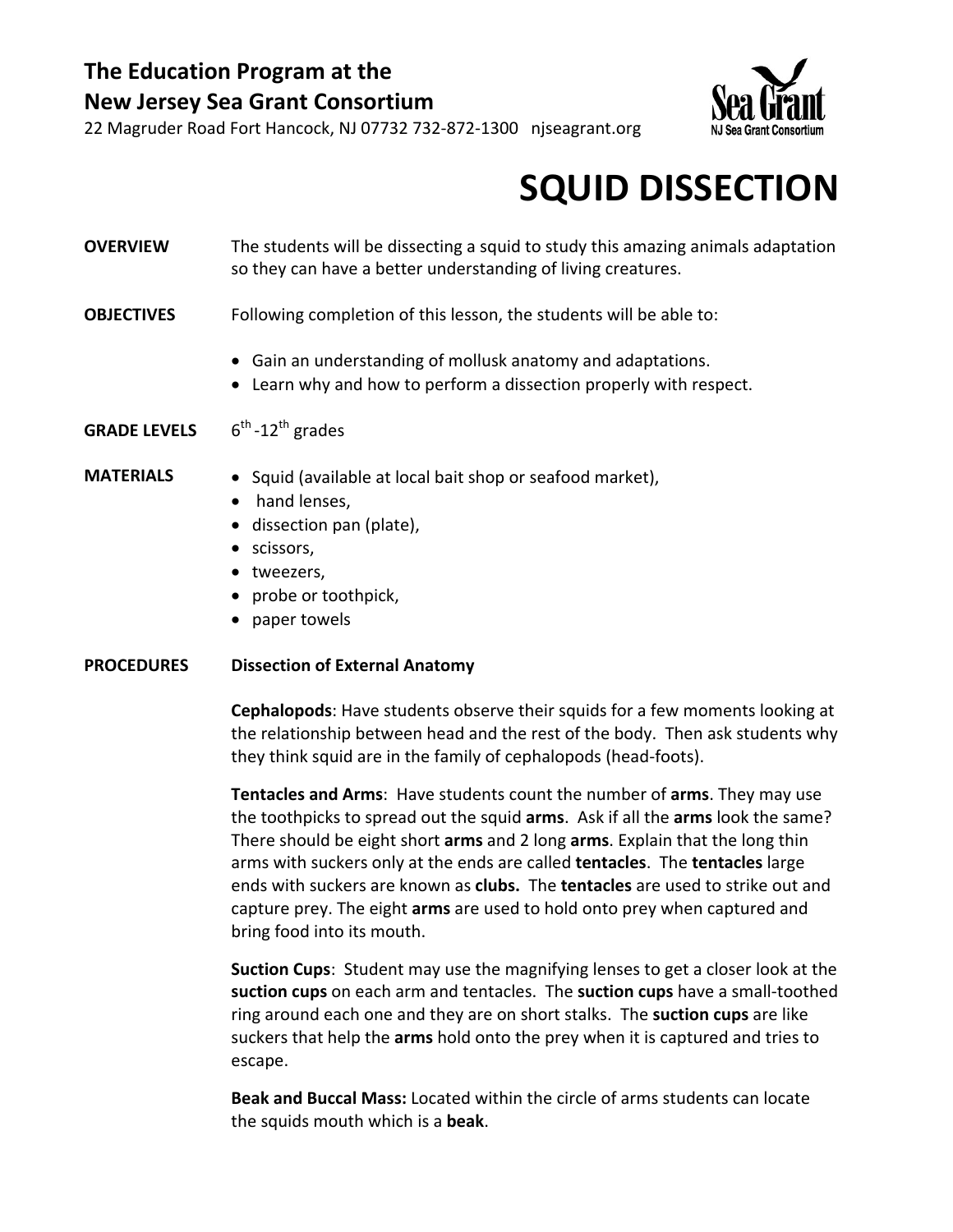Have the students feel for something hard and pointy, and look for a black speck; with close examination they will see this is the squids **beak**. Using tweezers have the students carefully remove the round, muscular encasing around the beak known as the **buccal mass**. When the **buccal mass** is removed a small long tube may be attached, this is the **esophagus** that connects to the stomach. Students may remove **buccal mass** from around the **beak**. The beak has two halves and is much like a parrots beak. The **beak** tears food into small pieces before it is swallowed.

**Radula**: Each half the **beak** can be removed and tongue with a toothed ribbon known as the **radula** will be found. The **radula** shreds the small pieces of foods to be easily digested.

**Eyes**: Students may now examine the eyes. Explain how the eyes are much like ours, however the lens is shaped differently and not quite round. Students may snip open the cornea, the soft covering of eyes and use their fingers to search for the only hard part of the eye, the lens. Squids can tell the difference between light and dark, but not color. They can also see a complete image of what it is looking and even receive polarized light to allow them to see through the shiny mirror reflections on many fish scales.

**Mantle:** The main part of the body is the **mantle**. Squids have no external shell so this soft, dotted and colored tube encloses the main part of the body. All the small dots the students see are pigment cells called **chromatophores**. Muscles controlled by the nervous system surround each chromatophore. Squid can change colors depending on their mood such as angry, scared or hungry, or to camouflage itself to its surroundings to escape from predators. They will also change colors to attract mates, or communicate. The **chromatophore** muscles expand or contract to reveal the colors of the pigments within. When the muscles tighten the squid will darken in color, when they relax the squid becomes a lighter color. Students may use the magnifying lenses to inspect the **chromatophores** and the colors they see in them, such as brown, black, purple, orange.

**Fins**: At the tail (posterior) end of the squid students will notice the two fins on the mantle. The fins allow the squid to steer themselves, help stabilize their position and propel the squid at slow speeds.

**Funnel**: Now have the students find the **funnel** that acts as siphon. This is a short tube located just under the eyes and on the underside of the mantle. Have the students use a probe or toothpick and stick it in one end of the **funnel** and see it come out the other. The **funnel** allows the squid to move through the water by jet propulsion. The squid will take in water into the **mantle cavity**, the large opening around the front of the **mantle**. Muscles will close off the mantle and now the water may only leave the squids body through the **funnel**. The **mantles** muscles contract and the water will jet through the siphon with a high force. This allows the squid to be one of the fastest moving animals in the ocean!

Notice the squid's body shape; it is very hydrodynamic allowing for high speeds.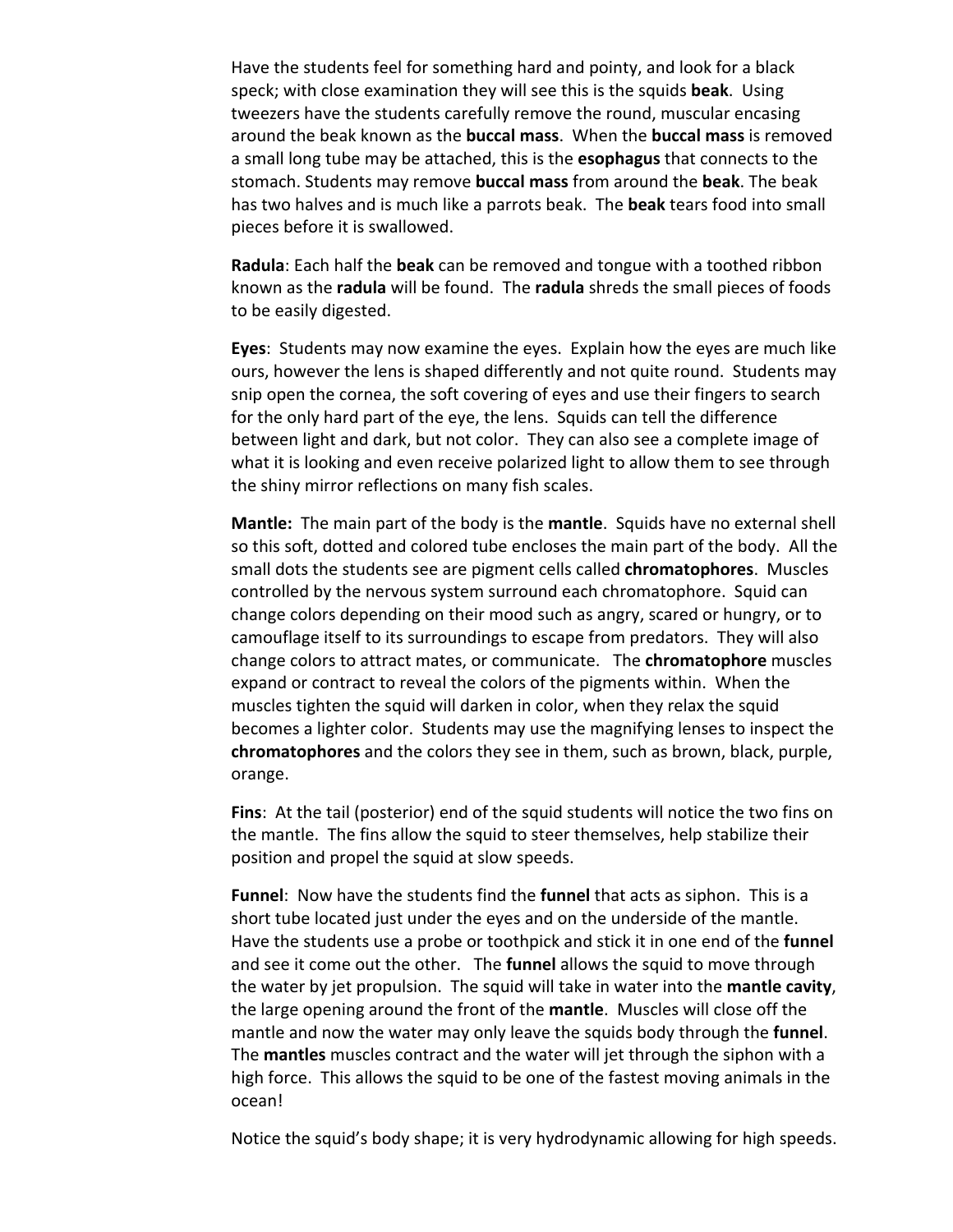#### **Dissection of Internal Anatomy**

**Mantle Cavity**: Reorient the squid on your plate so squid's ventral side (funnel side) is facing up. Students will cut using scissors down the middle of the squid's **mantle** starting from the funnel. Students must be careful they cut the mantle and not the underlying organs. Once the squid is open have students spread back the sides of the **mantle** like an open book. Give students a few minutes to observe what they see inside the **mantle cavity.**

#### *Reproductive System*

**Gonads:** The most prominent structure on the inside of the squid is its Reproductive System. Inside the mantle cavity of the squid, down by the fins the squid's **gonads** can be found, ovaries in females, testes in males. Next to the **gonads** is the **caecum** that is part of the digestive system.

**Female or Male**: Have students determine if they have a male or female squid. Female **gonads** will have eggs inside the ovaries that are slightly yellowish that look and feel like jelly. Depending on the reproductive stage, the eggs may be plentiful and look like tiny spheres in gelatin. Females also have a large white organ above their ovary called the **nidmental gland** used to harden the eggs before they are released. Male's **gonads** have sperm, which is white in color and more cloudy and watery than eggs. Have students circulate around the room so they can see the differences between male and female squids. Students may carefully remove the nidmental gland from their female squid to better view the squid's organs.

#### *Digestive System*

**Esophagus**: This part of the squid starts with the squids beak and radula, food travels down into the **esophagus**, which is passes through the center of the squids brain and runs midway down the squids mantle cavity. Squids must tear off and swallow small bites so food does not get caught in the brain as it passes through.

**Stomach**: Next locate the **stomach**. It is small an oval structure connected to the top part of the caecum, below the esophagus, sometime difficult to locate. The stomach is the main part of digestion and the **caecum** increase the surface area for digestion.

**Caecum, intestine, and anus**: Waste products leave the **caecum** through the **intestine**, a long tube, which end, is called the **anus**, the anus runs into the funnel where waste is released.

**Funnel Retractor Muscles**: The two large masses surrounding the organs, attached to the mantle are muscles, named the **funnel retractor muscles**. These two muscles allow the squid to move, direct and create jets streams of water through its funnel. They feel different than the rest of the squid's soft body and feel like strong tendons.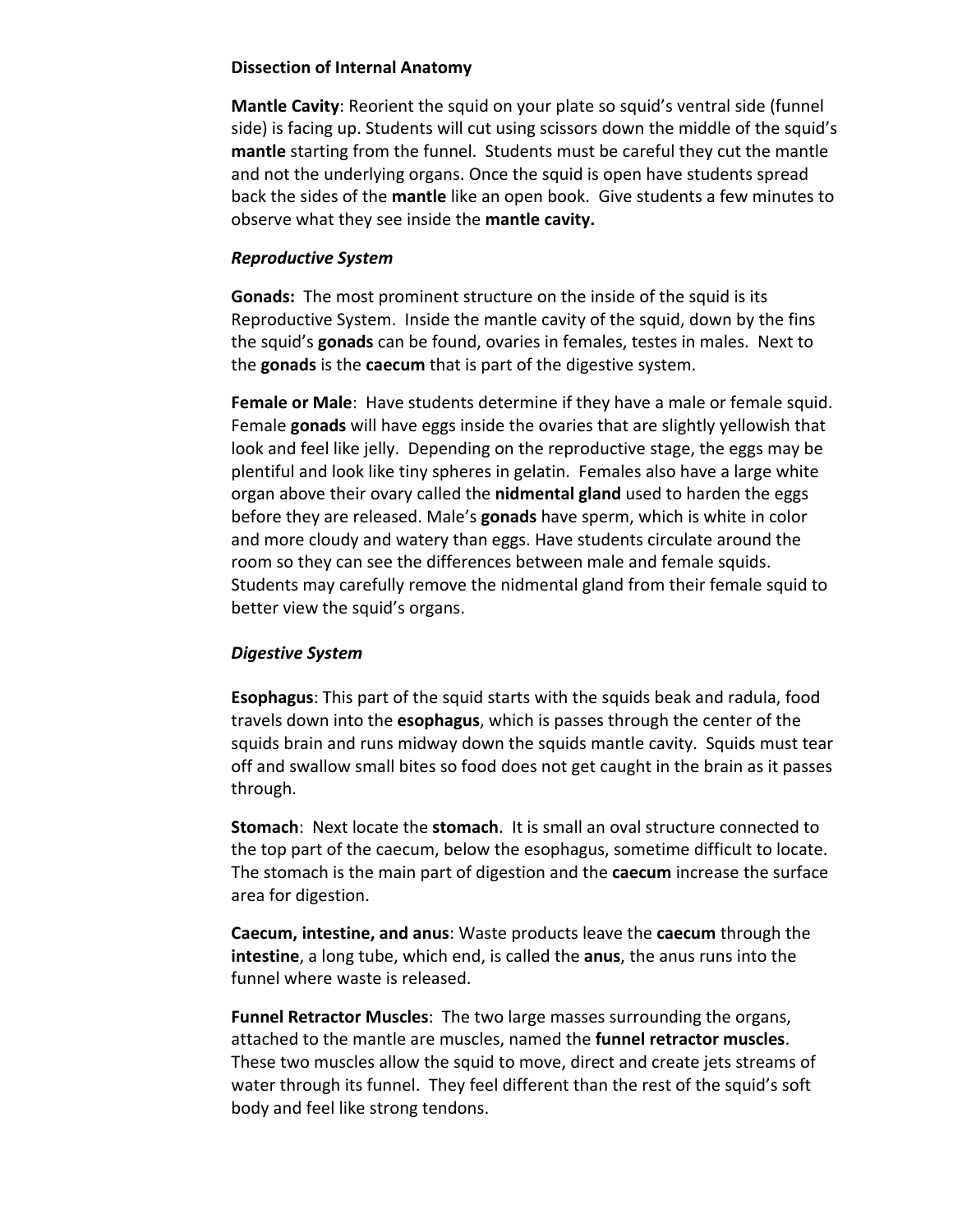**Ink Sac**: Attached to the intestine and can look like a small silver fish, or thin black line, is the **ink sac**, the larger it will be depends on how much ink is inside. Have students carefully remove the **ink sac** with scissors, snipping beyond both ends. Careful not to puncture the **ink sac** itself while still inside the mantle cavity. Have the students place the **ink sac** on a plate next to the squid.

**Ink:** Have students come up with ideas of why squids have **ink**. Explain that the **ink** is used as a defense against predators. Squids may squirt the **ink** from its body through its funnel, the water surrounding the squid turns black, camouflaging the squids from its predator, confusing the predator and allowing it to escape. The squid's body will change to the color of the **ink** when it is released into the water. The **ink** is also thought to numb some predator's sense of smell, which makes it harder to pursue the squid. Have students piece the **ink sac** and watch the ink diffuse through any liquid. Students may write their name on their papers with the squid's **ink**.

#### *Respiratory and Circulatory System*

**Gills:** Have students locate the gills on the squid, they are the two white, feathery structures located on each side of the mantle cavity. Ask students what gills are used for. Explain that gills are used to breathe; they extract oxygen from the water, the same as our lungs extract oxygen from the air. The water that enters the mantle cavity to be used for jet propulsion also bathes the gills with oxygenated water.

**Heart and Kidney**: Ask students what structure is used to pump blood through the squid's body. The heart pumps oxygenated blood from the gills to the rest of the body. Squids actually have 3 hearts! The two **branchial hearts** are located at the base of each gill; they are used pump blood from the body to the gills. The **systematic heart** is larger and located between the branchial hearts; they are used to circulate blood around the entire body. The **kidney**, a slightly larger organ is located in the same location as the **systematic heart** and may be covering the heart. The students may locate **kidney**, used to remove waste products from the blood, and move away its tissues to find the heart underneath.

#### *Nervous System*

**Brain:** Explain to students that the brain in squids is highly developed, same as it's relative the octopus. They are considered the most intelligent invertebrates. The brain is located right between the eyes and consists of many bundles of nerves fused together.

It is surrounded by a "skull" made of cartilage and surrounds the esophagus. Students will have to carefully cut in‐between the squids eyes through the protective cartilage of the brain case, the brain will then be obvious.

Many large nerves radiate out from the brain through the mantle wall. The nerves are highly developed and consist of giant axons to control the squid's actions. The nervous system is difficult to dissect and does not have to be located.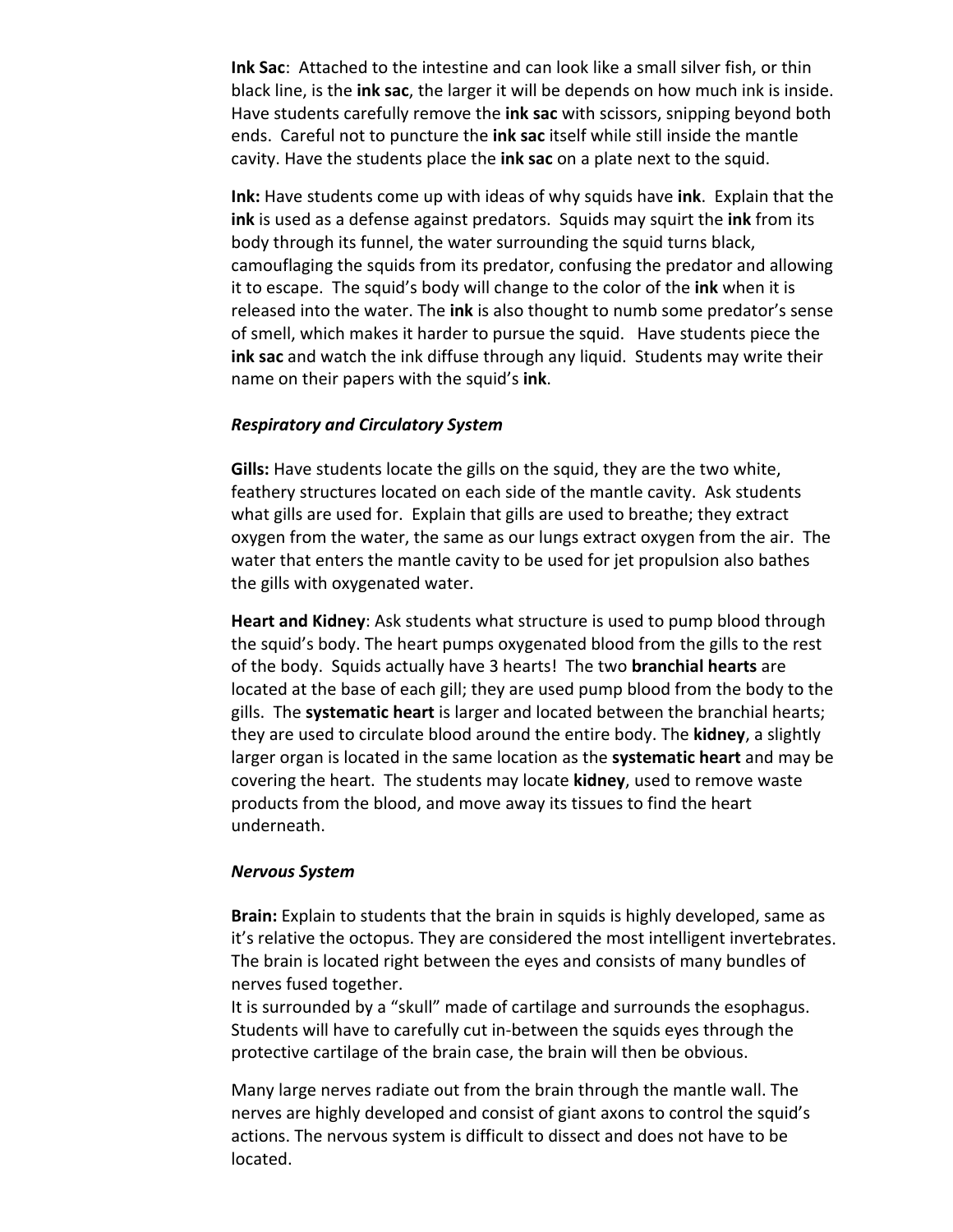#### *Support System*

**Pen:** Explain that the squid is supported as it speeds through the water by a support structure remnant of the shells from its ancestors; this is now a stiff, slender, internal structure called a **pen**. The **pen** can be found by shallowly cutting the length of the dorsal midline, underneath the muscles and organs, starting near the reproductive organs. Grasp the tip of the pen and gently tug until it is removed. The **pen** is looks like a thin flexible piece of plastic or transparent feather. It is made of chitin instead of calcareous. Ask students why a thin internal shell is advantageous to the squid unlike the calcareous, external shelled relatives clams, snails, and the Chambered Nautilus.

REV. 11/11/10



The New Jersey Sea Grant Consortium (NJSGC) is an affiliation of colleges, universities and other groups dedicated to advancing knowledge and stewardship of New Jersey's marine and coastal environment. NJSGC meets its mission through its innovative research, education and outreach programs. For more information about NJSGC, visit njseagrant.org.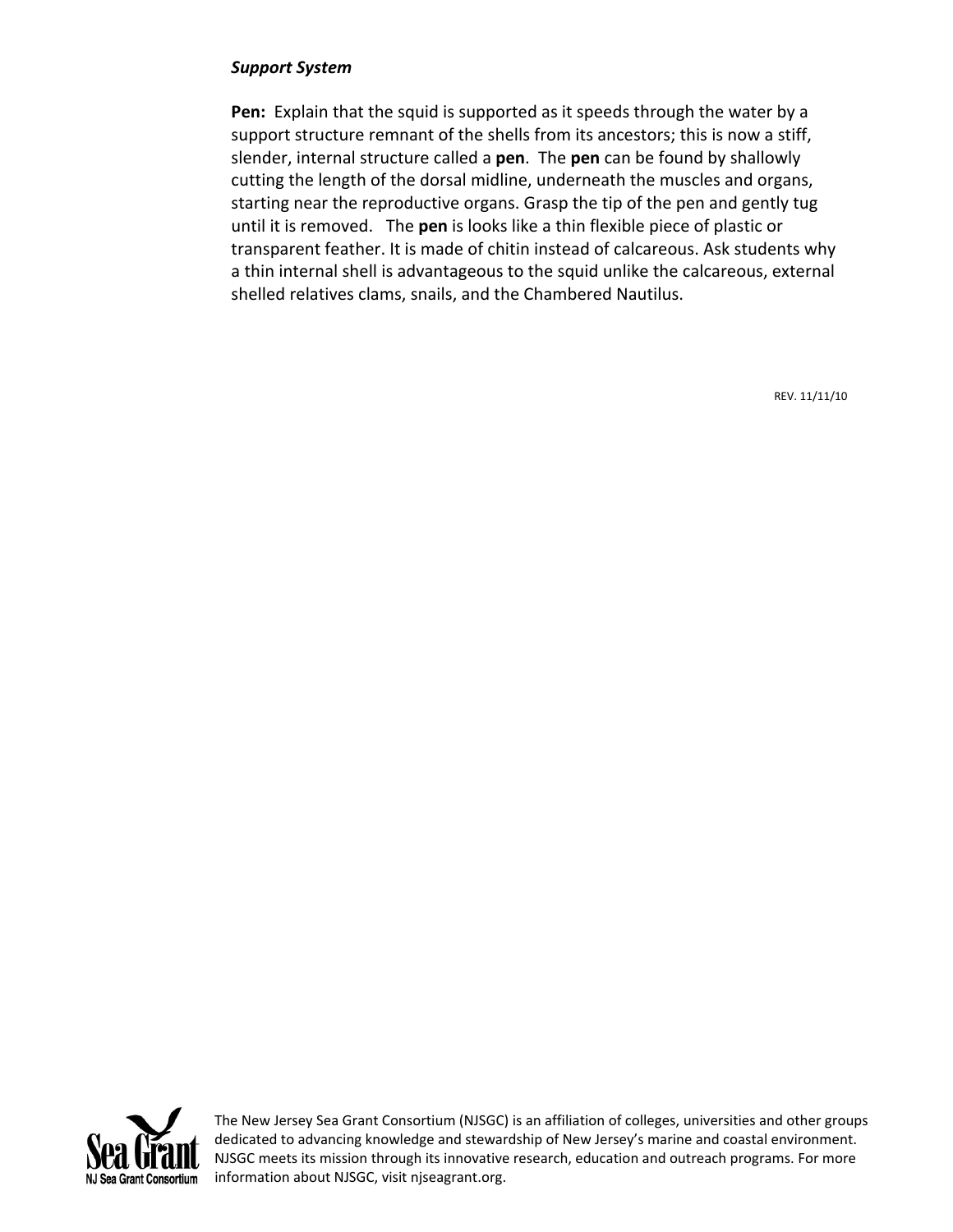

22 Magruder Road Fort Hancock, NJ 07732 732‐872‐1300 njseagrant.org

# **SQUID DISSECTION – EXTERNAL SQUID**





The New Jersey Sea Grant Consortium (NJSGC) is an affiliation of colleges, universities and other groups dedicated to advancing knowledge and stewardship of New Jersey's marine and coastal environment. NJSGC meets its mission through its innovative research, education and outreach programs. For more information about NJSGC, visit njseagrant.org.